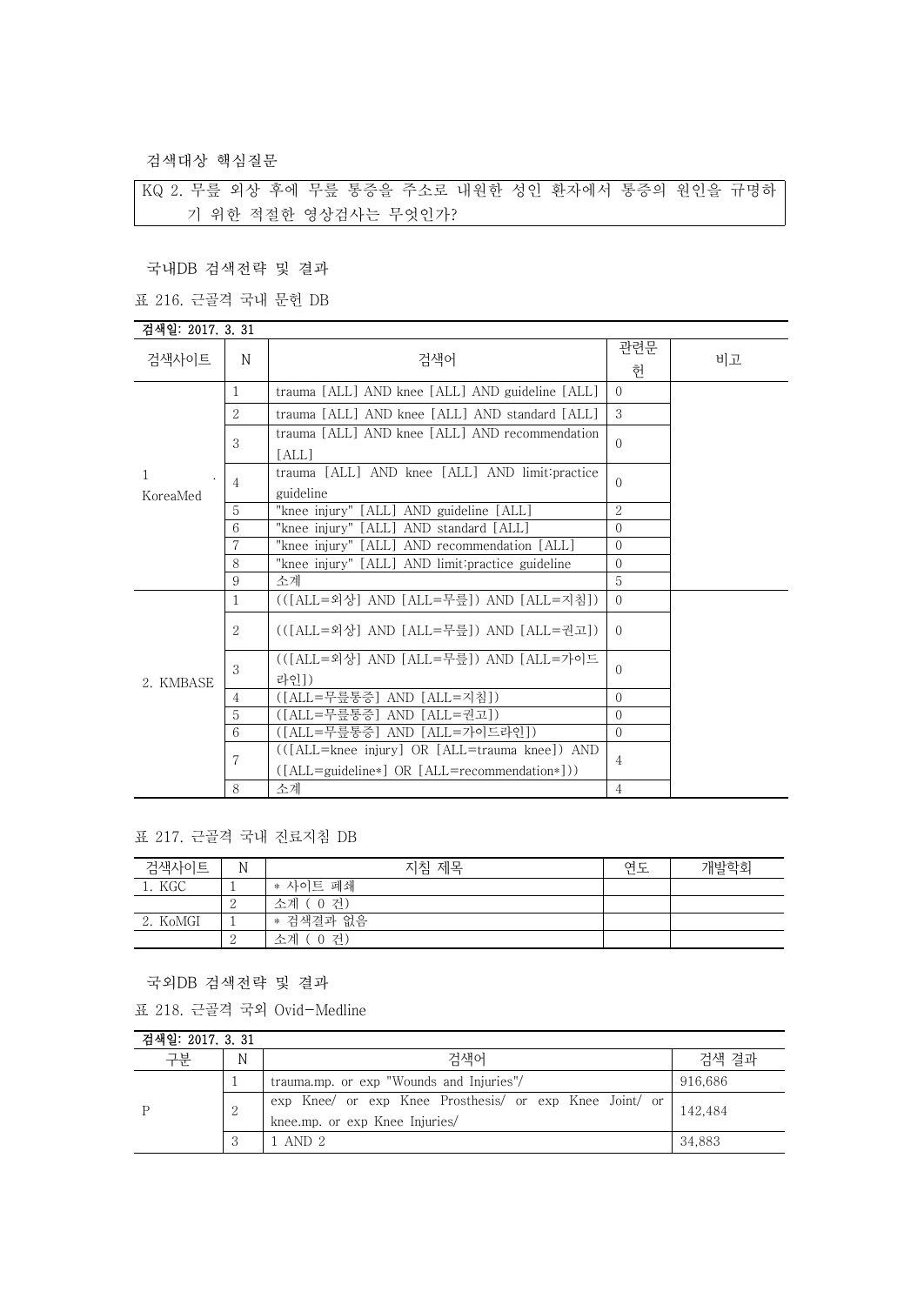| 검색일: 2017. 3. 31 |    |                                            |           |
|------------------|----|--------------------------------------------|-----------|
| 구분               | N  | 검색어                                        | 검색 결과     |
| 검사               | 4  | exp Tomography, X-Ray Computed/ or ct.mp.  | 497,348   |
|                  | 5  | x-ray.mp. or exp X-Rays/                   | 697,940   |
|                  | 6  | exp Magnetic Resonance Imaging/ or mri.mp. | 437,857   |
|                  | 7  | $OR/4-6$                                   | 1,184,152 |
| P&검사             | 8  | 3 AND 7                                    | 5,288     |
|                  | 9  | guideline.pt.                              | 16,474    |
|                  | 10 | practice guideline.pt.                     | 22,733    |
| 지침               | 11 | guideline\$.ti.                            | 62,525    |
|                  | 12 | recommendation\$.ti.                       | 30,874    |
|                  | 13 | $OR/9-12$                                  | 105,348   |
| P&지침             | 14 | 3 AND 13                                   | 83        |
| P&검사&지           | 15 |                                            | 12        |
| 침                |    | 8 AND 13                                   |           |
| 연도               | 16 | limit 15 to $yr="2006$ -Current"           | 9         |
| 종합               | 17 |                                            | 9         |

### 표 219. 근골격 국외 Ovid-Embase

| 검색일: 2017, 3, 31 |    |                                                                  |           |  |
|------------------|----|------------------------------------------------------------------|-----------|--|
| 구분               | N  | 검색어                                                              | 검색 결과     |  |
|                  | 1  | trauma.mp. or $\exp$ injury/                                     | 2,092,918 |  |
|                  |    | exp knee/ or exp knee radiography/ or exp knee injury/ or exp    |           |  |
|                  |    | below knee prosthesis/ or exp knee arthrography/ or exp knee     |           |  |
| P                | 2  | disease/ or exp knee arthritis/ or exp above knee prosthesis/ or | 187.993   |  |
|                  |    | exp femoral knee prosthesis/ or exp knee fracture/ or exp knee   |           |  |
|                  |    | pain/ or knee.mp. or exp knee function/                          |           |  |
|                  | 3  | 1 AND 2                                                          | 57,911    |  |
|                  | 4  | exp PET-CT scanner/ or ct.mp. or exp CT-SPECT scanner/ or        | 1,007,084 |  |
|                  |    | exp whole body CT/                                               |           |  |
| 검사               | 5  | $x$ -ray.mp. or exp X ray/                                       | 471,275   |  |
|                  | 6  | mri.mp. or exp nuclear magnetic resonance imaging                | 774,658   |  |
|                  | 7  | $OR/4-6$                                                         | 2,092,420 |  |
| P&검사             | 8  | 3 AND 7                                                          | 12.843    |  |
|                  | 9  | guideline\$.ti.                                                  | 81,452    |  |
|                  | 10 | recommendation\$.ti.                                             | 38.501    |  |
| 지침               | 11 | exp practice guideline/                                          | 426.567   |  |
|                  | 12 | OR $/9-11$                                                       | 476,905   |  |
| P&지침             | 13 | 3 AND 12                                                         | 1,044     |  |
| P&검사&지<br>침      | 14 | 8 AND 12                                                         | 299       |  |
| 연도               | 15 | limit 14 to $yr="2006$ -Current"                                 | 220       |  |
| 종합               | 16 |                                                                  | 220       |  |

# 표 220. 근골격 국외 GIN

| 검색일: 2017. 3. 31 |               |       |  |
|------------------|---------------|-------|--|
| N                | 검색어           | 검색 결과 |  |
|                  | "knee trauma" |       |  |
|                  | "knee injury" |       |  |